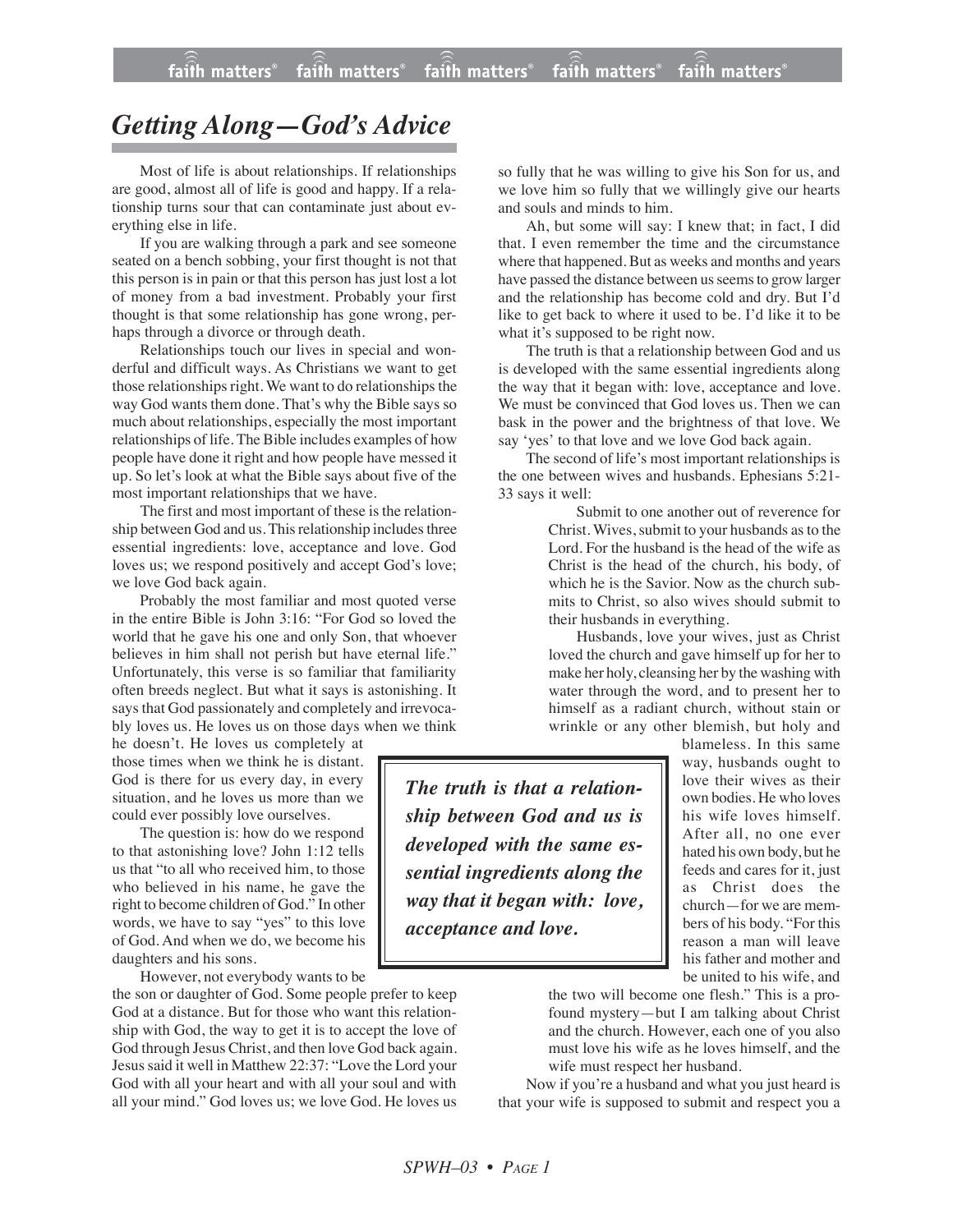whole lot better than she does, or if you are a wife and what you just heard is that your husband is supposed to do a much better job at loving you . . . you weren't listening! We're not supposed to be so much eavesdropping on the instructions to someone else as we are supposed to be listening to the instructions that God has given to us.

Unfortunately, this wonderful counsel from God is being ignored by a lot of people because our modern human defenses tend to rise over this "submitting" stuff. Within one generation Christians have gone from reading these words routinely in weddings and including these concepts in marriage vows to the virtual exclusion of this concept from almost all marriage vows. The issue is that we're not going to vow to submit to or obey someone else.

That raises some serious issues on what advice from God means and whether it is for all cultures and times or whether we can accept and reject on a personal basis what God has to say. So here are some points that I think can help us understand this.

Understand that the clear teaching of the Bible is that husbands and wives are both supposed to love each other, but husbands need to give extra-special attention to the way they love their wives. The Bible also clearly teaches that wives and husbands are both supposed to submit to each other, but wives need to give extra attention to the way they submit to their husbands. The point here is never that husbands are supposed to demand submission and respect or that wives are supposed to demand that their husbands be better lovers. We must listen to the advice that God has for us.

We also need to understand that this teaching is for everyday life. It is not a remedy for those difficult times when a relationship has reached meltdown and needs severe and serious intervention. I suppose you could compare it to going to the physician and saying, "I want to be a healthy person and I especially want to have a healthy heart." And the doctor says, "Okay, then there are three things I want you to do: eat a low-fat diet, take an aspirin every day and exercise regularly."

But you totally ignore that advice and ten years later you have this feeling like a large animal is sitting on your chest and pains are going down your left arm. Someone dials 9-1-1 and you are rushed to the emergency room of the local hospital. There a team of physicians and nurses surrounds you and tries to save your life. And the cardiologist says, "There are three things that I'd like you to do. I have a salad and an aspirin here that I'd like you to eat. Then run around the hospital twelve times and I'm sure you'll feel a lot better." It's kind of late for that advice. You should have been doing that for a long time on a daily basis. Now it takes something far more dramatic if, in fact, your life can be saved.

What we're talking about here is routine daily practice to preserve the relationship between a husband and wife in order to avoid the disaster that might come later. It is not suggesting that when that relationship has reached a meltdown this kind of advice is going to become a sudden and instant cure. Instead, every day we must love each other, submit to each other and respect each other in order to grow a strong marriage relationship. But husbands especially, love your wives; and wives especially, submit to and respect your husbands.

Third on this list of life's five most important relationships is the relationship between children and parents. By the way, that is one of the most durable relationships of life. It begins at birth and extends for a lifetime. If a child dies or a parent dies, in many ways that relationship continues to significantly impact the life of the person who survives the death of the other.

Ephesians 6:1-4 says:

Children, obey your parents in the Lord, for this is right. "Honor your father and mother" which is the first commandment with a promise—"that it may go well with you and that you may enjoy long life on the earth.

Fathers, do not exasperate your children; instead, bring them up in the training and instruction of the Lord.

God tells us all of us as children to honor our parents, to treat them with respect to their faces and to build them up rather than tear them down when they're not around. We are to be good and kind and gracious toward our parents.

Some parents wonderfully deserve that kind of respect. They are the best you could ever dream for them to be. Therefore, that kind of respect comes pretty easily. Then there are other parents who rarely warrant much if any respect or honor. To show them honor is an extremely difficult thing to do.

There's a theme that runs through all the Bible's teachings about relationships and that is that the way we behave is not dependent upon the other person. Whether someone treats us well or treats us poorly, we are to respond in a way that is most representative of the way God treats us. Therefore, no matter what, we should treat parents with honor and respect.

For young children that is especially the case in terms of obedience. But even if we are adults and our parents are old, the principle of relationship is the same. We are to do the best we can in terms of honor and respect. If our parents are dead we are to show honor and respect toward them and their memories.

God tells parents, especially fathers, not to exasperate their children. Frankly, some parents—and some fathers in particular—are good at exasperating their children. They're too demanding. They're too controlling. They're manipulative. And, tragically, they don't offer very much encouragement. We need to understand that a word of praise from a father is one of the greatest blessings that someone can receive in a lifetime. It is enor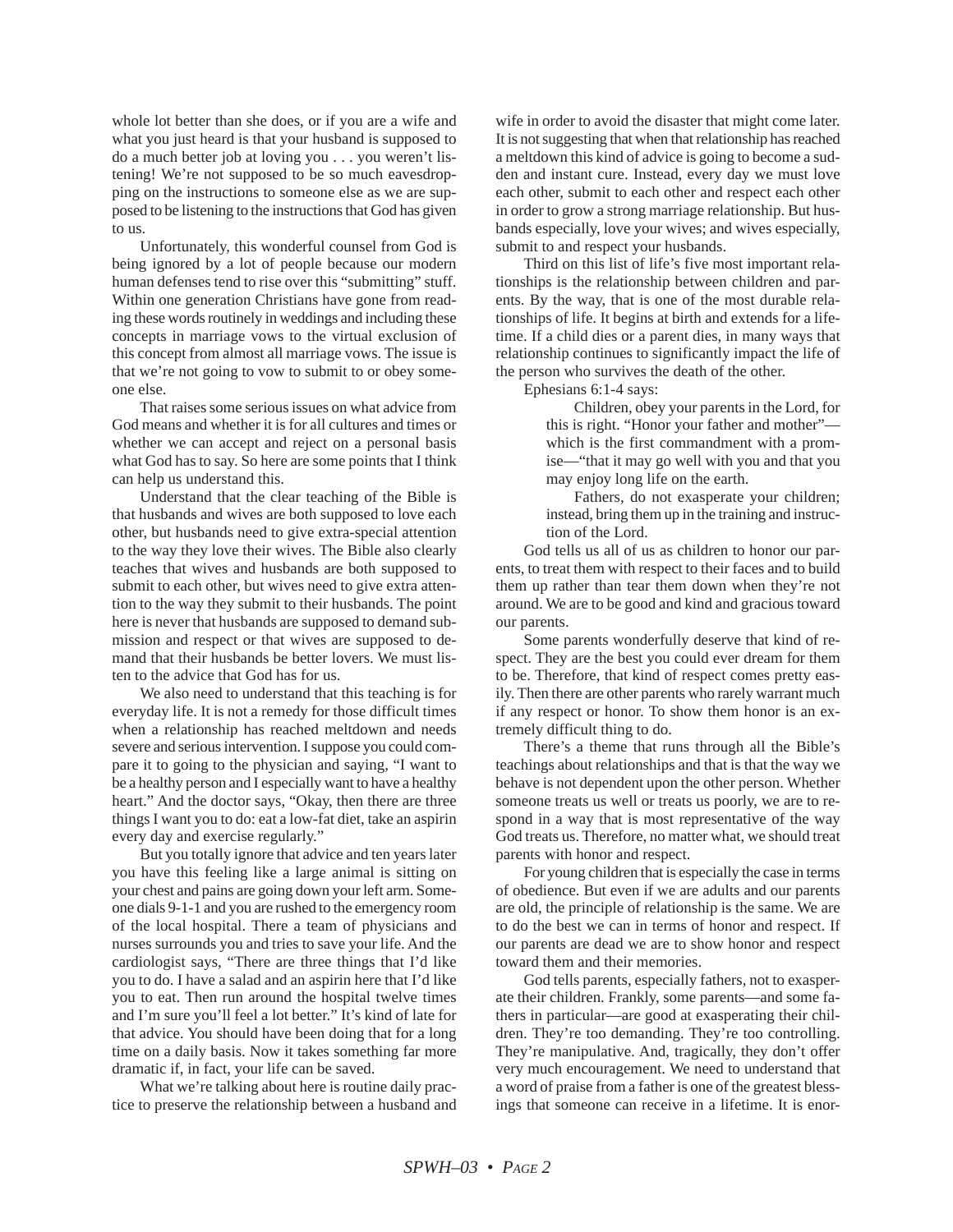mously powerful.

Benjamin West was an American-born artist in the 1700 and 1800s. He was born in the United States, although he moved to Europe and become quite famous, especially in England. He became the artist of history, appointed by King George III, and was the co-founder of the Royal Academy of Arts and the second president of the Royal Academy of Arts.

When he was a young boy, one day his mother left him at home in charge of his little sister. As children often do when they are without adult supervision, he started exploring. He opened the desk drawers and there found bottles of colored permanent ink. He took them out, found some paper and decided he was going to paint a portrait of his baby sister, Sally. In the process, he splattered the permanent ink over the furniture and carpet and made a colossal mess.

When his mother came home and saw the mess she had to make a parental decision. She picked up the paper on which young Benjamin had been drawing and she said, "Why, it's Sally!" Then she bent over and kissed her young son. For the rest of his life, Benjamin West said, "My mother's kiss made me an artist."

She got it. She understood the power of encouragement rather than exasperating. That's not to say that parents should condone what is wrong. It's not saying there should be no discipline. But it is saying that a right parent/child relationship needs to be guided by God. That no matter how old you are, children, honor your parents; and parents, encourage your children.

Fourth on this list of life's most important relationships is the relationship between employees and employers. In the first century in the Roman Empire that was

mostly a relationship between masters and slaves.

Please understand that the Bible does not promote slavery. Never! However, it does recognize that slavery was a tragic part of that and other cultures. What the Bible often does under such circumstances is to give instruction and advice on how we are to

live even in situations that should not be. So it is in that context that I come to the conclusion that if this will work in slavery, it will certainly work in North America in employee/employer relationships.

Ephesians 6:5-9 says:

Slaves, obey your earthly masters with respect and fear, and with sincerity of heart, just as you would obey Christ. Obey them not only to win their favor when their eye is on you, but like slaves of Christ, doing the will of God from your heart. Serve wholeheartedly, as if you were serving the Lord, not men, because you know that the Lord will reward everyone for whatever good he does, whether he's a slave or free.

And masters, treat your slaves in the same way. Do not threaten them, since you know that he who is both their master and yours is in heaven, and there is no favoritism with him.

In other words, God doesn't recognize human slavery and he makes no distinction between a slave and a master.

When we translate this for today it says that when you go to work, do what your boss says. Do a terrific job. Be a good employee whether the boss is looking or not, whether the boss ever finds out or not. Have a good attitude in your heart. Even if the boss is like a slave master, you still have a good attitude. And the way to do that is to go to work every day and think, "I'm really working for Jesus Christ. He's my real boss. I'm doing this for him."

Sometimes it's hard to show respect to a boss who doesn't warrant respect. When the Minnesota North Stars hockey team was moved from Minnesota to Dallas, Charleen and I attended the last North Stars game at the old Met Center. It was a chapter in Minnesota sports history when there was a less than positive attitude toward the owner of the North Stars. In fact, there was a chant that used his name with a very derogatory word attached to it. Throughout that last North Stars game thousands of people continuously shouted this derogatory chant.

At that time there were a number of North Stars families who were Wooddalers and they didn't want to move to Dallas. Their roots were here; their relationships were here. But they didn't have any say because the owner of the team just decided and did it. The wife of one of the North Stars was driving her car filled with her children

*Whether someone treats us well or treats us poorly, we are to respond in a way that is most representative of the way God treats us.*

and their friends when they broke out into this chant, saying his name and this derogatory description. She turned to them and asked them to be quiet. She said that the person whose name they were speaking is the employer of her husband and the employer of the children's father and that in

that car and in that family his name would always be spoken with honor and with respect. She got it right! Even slaves, obey your earthly masters with respect and fear and with sincerity of heart, just as you would obey Christ.

But maybe you're the boss and you're a Christian. Then treat your employees well. Do not threaten them since you know that he who is both their master and yours is in heaven and there is no favoritism with him. Don't ever think that you're better than somebody else because you're the boss. That's simply not true. Remember that God is the ultimate boss and always treat those who work for you with respect, even if they don't deserve it.